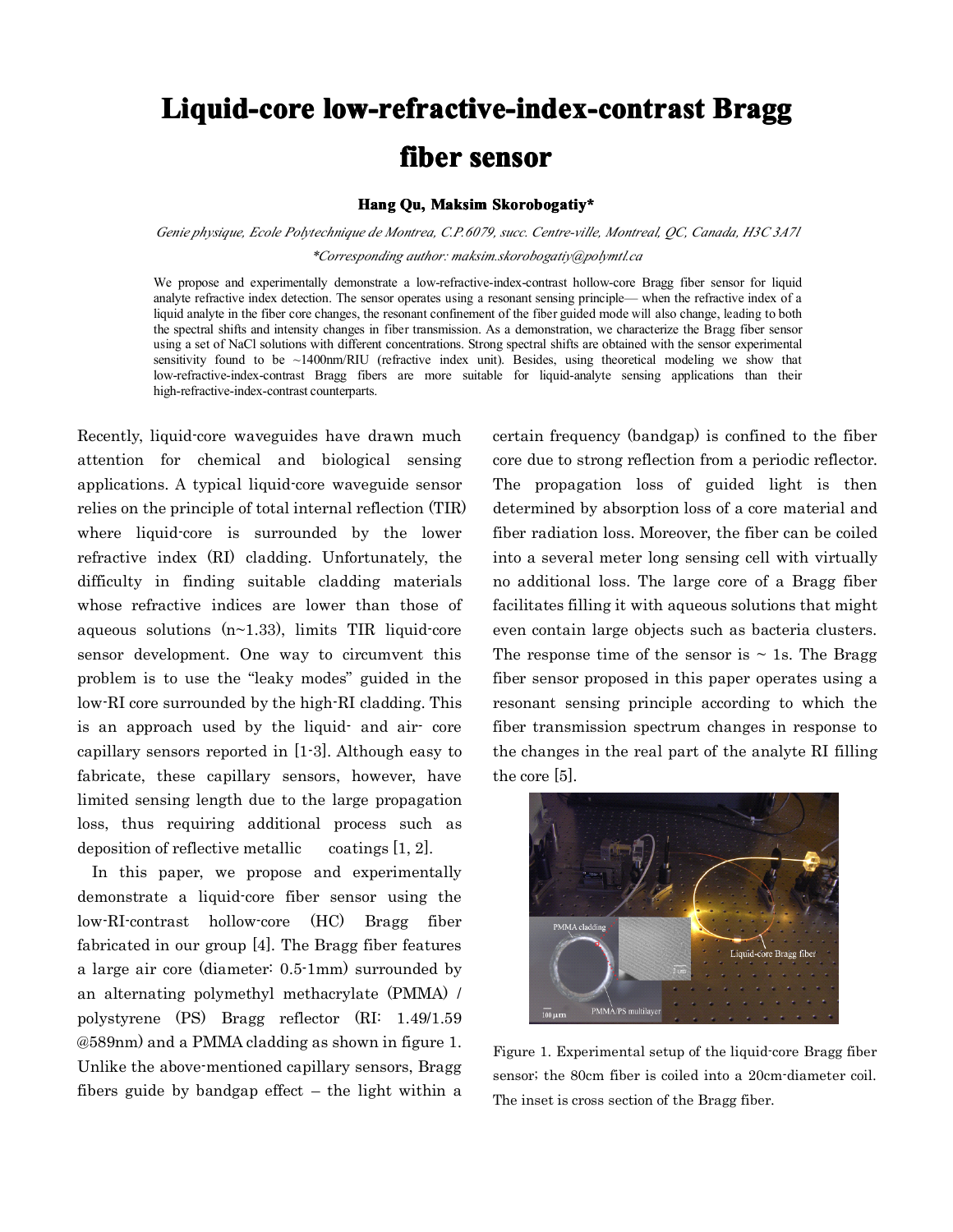From the basic theory [6] of the low-RI-contrast Bragg fiber, the center wavelength,  $\lambda_c$  of a reflector bandgap is approximately given by:

$$
\frac{\lambda_c}{2} = d_h (n_h^2 - n_c^2)^{1/2} + d_l (n_l^2 - n_c^2)^{1/2}
$$
 (1)  
where  $d_l$ ,  $d_h$  are the thicknesses of the low- and high-

RI layer respectively; *<sup>n</sup>l, <sup>n</sup><sup>h</sup>* are the real part of refractive indices of the corresponding layers; *<sup>n</sup><sup>c</sup>* is the real part of the RI of the core material. If the real part of the analyte RI changes, the resonant condition (1) of the guided modes will also be modified, leading to the changes in the center position of fiber bandgaps, which is the main operation principle of this fiber sensor. We note that low-RI-contrast Bragg fibers have certain advantages for liquid analyte sensing, compared to their high-RI-contrast counterparts. The high-RI-contrast Bragg fiber has shown superior air-core  $(n-1)$ guidance which was used for gas sensing application [7]; K. J. Rowland, *et al* also reported guiding and sensing properties of the high-RI-contrast Bragg fiber filled with high RI liquids  $(n>1.40)$  [8]. However, for most high-RI-contrast Bragg fibers with aqueous solutions  $(n-1.33)$  filled in the core, the TM bandgaps of the Bragg reflector tend to collapse at the light line of aqueous material due to the Brewster angle phenomenon, leading to high loss for the hybrid (HE/EH) modes. In contrast, the low-RI-contrast Bragg fibers show large TM bandgaps in the vicinity of the light line of the aqueous core, thus resulting in good guidance. Moreover, from equation (1) we derive the Bragg fiber sensor sensitivity, *S*, as:

$$
S = \left| \frac{d\lambda_c}{d n_c} \right| = 2 \left[ d_h \left( \frac{n_h^2}{n_c^2} - 1 \right)^{-1/2} + d_l \left( \frac{n_l^2}{n_c^2} - 1 \right)^{-1/2} \right] (2)
$$
  
According to equation (2), the closer is the value of

the core RI to those of the individual layers of the Bragg reflector, the more sensitive the Bragg fiber sensor will be to the changes in the core RI which is exactly the case for the low-RI-contrast Bragg fibers.

To verify the sensing principle theoretically, we simulate the loss spectra of the fundamental mode  $(HE_{11}$  mode) of the liquid Bragg fiber based on the

Transmissi on Matrix Method (TMM). The average thicknesses of the high- and low- index layer, obtained from the SEM graphs, are 0.13µm and 0.37µm respectively; the number of bilayers in the Bragg reflector is approximately 25; the refractive indices of PMMA and PS films are measured by <sup>a</sup> spectroscopic ellipsometer. We choose, as liquid analytes, <sup>a</sup> set of NaCl solutions with the weight concentration ranging from 0 to 25% with <sup>a</sup> 5% increment step. The refractive indices of NaCl solutions are obtained from [9]. The bulk absorption of NaCl solutions in the measuring range is assumed to be identical to that of water [10]. Our simulation suggests that the transmission spectrum shows <sup>a</sup> blue-shift as the increased RIs of NaCl solutions.



Figure 2. Simulated confinement loss of the fundamental HE<sup>11</sup> mode of the Bragg fiber filled with <sup>a</sup> set of NaCl solutions. The weight concentrations (wt%) and RIs of the NaCl solutions are listed in the figure.

Experimentally, we employ two microfluidic blocks to integrate <sup>a</sup> Bragg fiber into an optic-fluidic system. The two blocks are used to submerge both Bragg fiber tips "under water" to avoid air bubble infiltration which would strongly suppress the fiber transmission. The optical access to the fiber tip is through <sup>a</sup> lateral attached glass window on each block. The optical attenuation of in- and out- coupling is almost negligible. After filling <sup>a</sup> liquid sample into the sensor system, we couple <sup>a</sup> supercontinuum beam to the fiber (see, Fig. 1). The transmission spectra of the Bragg fiber filled with NaCl solutions with different concentrations are analyzed by <sup>a</sup> spectrometer (Fig. 3).